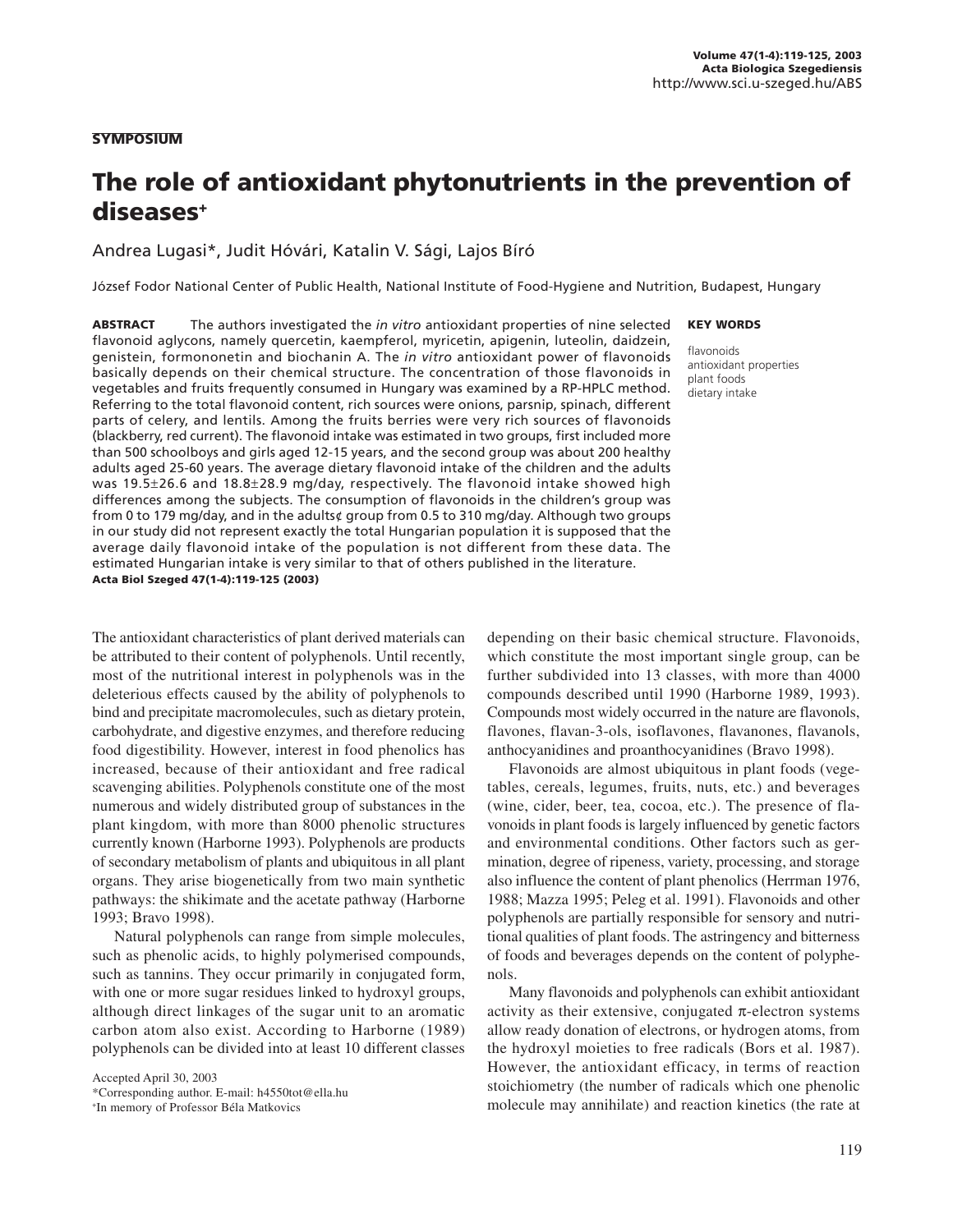which radicals are annihilated), may vary considerably. This will depend on structural features, such as the number and positions of the hydroxyl moieties on the ring systems, and the extent by which the unpaired electron in the oxidised phenolic intermediate can delocalise throughout the molecule. Most polyphenols, especially flavonoids are very effective scavengers of hydroxyl and peroxyl radicals (Manach et al. 1996). Flavonoids are chelators of metals and inhibit the Fenton and Haber-Weiss reactions, which are important sources of active oxygen radicals (Shahidi and Wanasundara 1992). In addition, flavonoids retain their free radical scavenging capacity after forming complexes with metal ions (Afanas'ev et al. 1989).

Interest in food phenolics has increased owing to their role as antioxidants, antimutagens, and scavengers of free radicals and their implication in the prevention of pathologies such as cancer and cardiovascular disease. Epidemiological studies have shown a correlation between an increased consumption of phenolic antioxidants and a reduced risk of cardiovascular disease and certain types of cancer (Hertog et al. 1993, 1995; Hertog 1996; Rimm et al. 1996; Hollman and Katan 1999). Food products from fruits and vegetables are important part of a well-balanced, healthy diet in humans.

Flavonols, flavones and isoflavones constitute three major subclasses of flavonoids (Fig 1). Flavonols and flavones have similar C-ring structure with a double bond at the 2-3 position. Flavones, as opposed to flavonols, lack a hydroxyl group at the 3-position. Major flavonols are quercetin (3,5,7,3',4'-pentahydroxyflavone), kaempferol (3,5,7,4' tetrahydroxyflavone), and myricetin (3,5,7,3',4',5'-hexahydroxyflavone). The most abundant flavones in plants are luteolin (5,7,3',4'-tetrahydroxyflavone) and apigeo=n (5,7,4'-trihydroxyflavone). B-ring of isoflavonoids is connected to 3-C. Most frequently occurred isoflavonoids are isoflavones with a double bond between 2- and 3-C. Major isoflavones are genistein (5,7,4'-trihydroxyisoflavone), daidzein (7,4'-dihydroxyisoflavone), formononetin (7 hydroxy-4'-methoxyisoflavone) and biochanin A (5,7 díhydroxy-4'-methoxyisoflavone).

In present study the in vitro antioxidant properties of some selected flavonoids were investigated, the flavonoid composition of plant foods was measured, and based on these analytical data the flavonoid intake in two groups of the Hungarian population was estimated.

# Materials and Methods

# Chemicals

Quercetin, luteolin, myricetin, kaempferol, genistein, daidzein, formononetin, biochanin A and t-butylhydroquinone were purchased from Sigma, apigenin from Fluka and methanol of chromatography grade were obtained from Merck. All other chemicals and reagents were of analytical grade from Reanal (Hungary).

# Fresh and dried fruits

45 selected fresh and dried fruits and 31 vegetables (1 kg, or a minimum of three units) were purchased from 3 different greengrocers in the local markets in Budapest at a period of their most frequent consumption. The edible parts of the fruits and vegetables were used to the examination, and samples from three locations were combined. After buying the samples were immediately cleaned, chopped into small pieces and freeze-dried. After lyophilization, samples were allowed to equilibrate in open air and ground to pass a 0.5 mm sieve. Moisture was measured by drying at 105ºC. The food samples were stored at -18ºC for less than 4 months until analysed.

# Hydrogen-donating ability

Hydrogen-donating ability of pure flavonoids dissolved in methanol was determined in the presence of 1,1-diphenyl-2 picrylhydrazyl (DPPH) radical as described Blois (1958) and modified by Hatano et al. (1988). Hydrogen-donating ability is expressed as  $I_{50}$ , the amount of the sample that is needed for 50% discoloration of DPPH. The lower the value the higher the activity.

# Reducing power

Reducing power of methanolic solution of flavonoids was determined according to the method of Oyaizu (1986). Diluted and/or filtered sample (1 ml) was mixed with phosphate buffer  $(2.5 \text{ ml}, 0.2 \text{ M}, \text{pH } 6.6)$  and  $1\%$  potassium ferricyanide  $(2.5 \text{ ml})$ ; the mixture was incubated at  $50^{\circ}$ C for 20 min. Trichloracetic acid (2.5 ml, 10%) was added to the mixture which was then centrifuged at 1.500 g for 10 min. The upper layer of solution (2.5 ml) was mixed with distilled water (2.5 ml) and freshly prepared  $FeCl<sub>3</sub>$  solution (0.5 ml, 0.1%). The absorbance was read at 700 nm. Increased absorbance of the reaction mixture indicates elevated reducing power. Reducing power is given in ascorbic acid equivalent  $(ASE \, ml^{-1})$  that shows the amount of ascorbic acid expressed in mmol those reducing power is the same than that of 1 ml sample.

#### Total antioxidant status

This spectrophotometric technique measures the relative abilities of antioxidants to scavenge the ABTS·+ [2,2 azinobis(3-ethylbenzothiazoline-6-sulfonate)] in comparison with the antioxidant potency of standard amounts of 6 hydroxy-2,5,7,8-tetramethylchroman-2-carboxylic acid (Trolox). The measurement is based on the procedure described by Miller et al. (1993). The radical cation ABTS.<sup>+</sup>, produced by the ferrylmyoglobin radical generated from methmyoglobin and  $H_2O_2$  in the presence of peroxidase, is a blue-green chromogen with characteristic absorption at 660 nm. In the presence of antioxidants absorbance is decreased.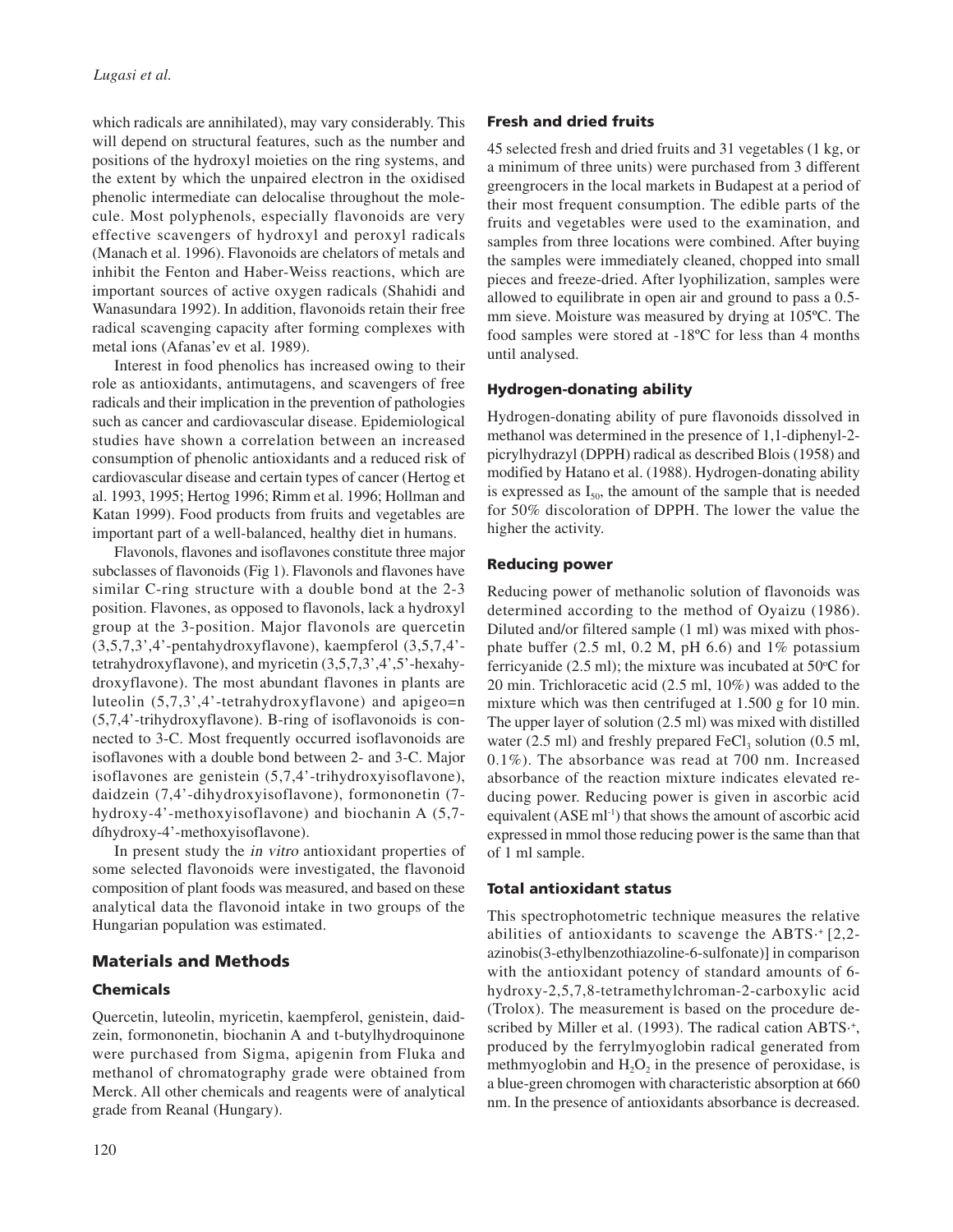The determination of total antioxidant status (TAS) of flavonoids was carried out using the Randox diagnostic kit with a COBAS MIRA automatic laboratory analyser.

#### HPLC analysis of flavonoids

The flavonols (quercetin, kaempferol, myricetin) and the flavones (apigenin, luteolin) were measured as aglycons according to Hertog et al. (1992). Briefly, flavonoid glycosides were extracted and hydrolysed to their aglycons with 2.0 M HCl in boiling 50% aqueous methanol in the presence of 0.1 g t-butylhydroquinone for two hours. After refluxing the extract was allowed to cool and was subsequently made up to 50 ml with methanol and sonicated for 5 min. Approximately 2 ml was filtered through 0.45 µm filter (Chromafil AO-20/25) before injection. The resulting aglycons were quantified by RP-HPLC (Perkin Elmer) on a Premisphere  $C_{18}$ column (150 x 3.9 mm, 5  $\mu$ m, Phenomenex, USA) using methanol/phosphate buffer (45/55 v/v, pH 2.4), as a mobile phase and UV detection (370 nm).

Limit of detection was defined as the amount of flavonoids resulting in a peak height of 3 times higher than the standard deviation of the baseline noise. Peak identification was confirmed with the use of known retention time of pure flavonoids. Quantification of the flavonoids was by peak area measurement. Calibration curves of individual flavonoids were made over a range of 1-8 µg/ml. Detector response was linear over the concentration range used. For all standards  $r^2$ was higher than 0.998.

# Estimation of dietary intake of flavonoids

Data of flavonoids come from the analytical results were built into an existing computer system used for calculation of the intake of different nutrients. Based on these data the flavonoid content of more than 2600 meals was calculated. Estimation of flavonoid intake in two groups of the Hungarian population was done according to the international standard method, a three-days dietary record. Persons involved in the study were asked to note everything that they consumed during three different days (2 non-consecutive weekdays, 1 weekend day). Avoiding the incorrect data qualified dieticians helped and interviewed the subjects. The flavonoid intake was estimated in two groups, first included

# **Flavonoids Iso flavonoids**



 $Flavonols: X = OH$ 

|           | quercetin $R_1 = OH$ , $R_2 = H$ |
|-----------|----------------------------------|
|           | kaempferol $R_1 = H$ , $R_2 = H$ |
| myricetin | $R_1 = OH$ , $R_2 = OH$          |

 $Flavones: X = H$ 

| apigenin | $R_1 = H, R_2 = H$  |
|----------|---------------------|
| huteolin | $R_1 = OH, R_2 = H$ |

**Figure 1.** Chemical structure of flavonoids and isoflavonoids.



|             | formononetin $R_1 = H$ , $R_2 = OCH_3$ |
|-------------|----------------------------------------|
| daidzein    | $R_1 = H, R_2 = OH$                    |
| biochanin A | $R_1 = OH$ , $R_2 = OCH_3$             |
| genistein   | $R_1 = OH, R_2 = OH$                   |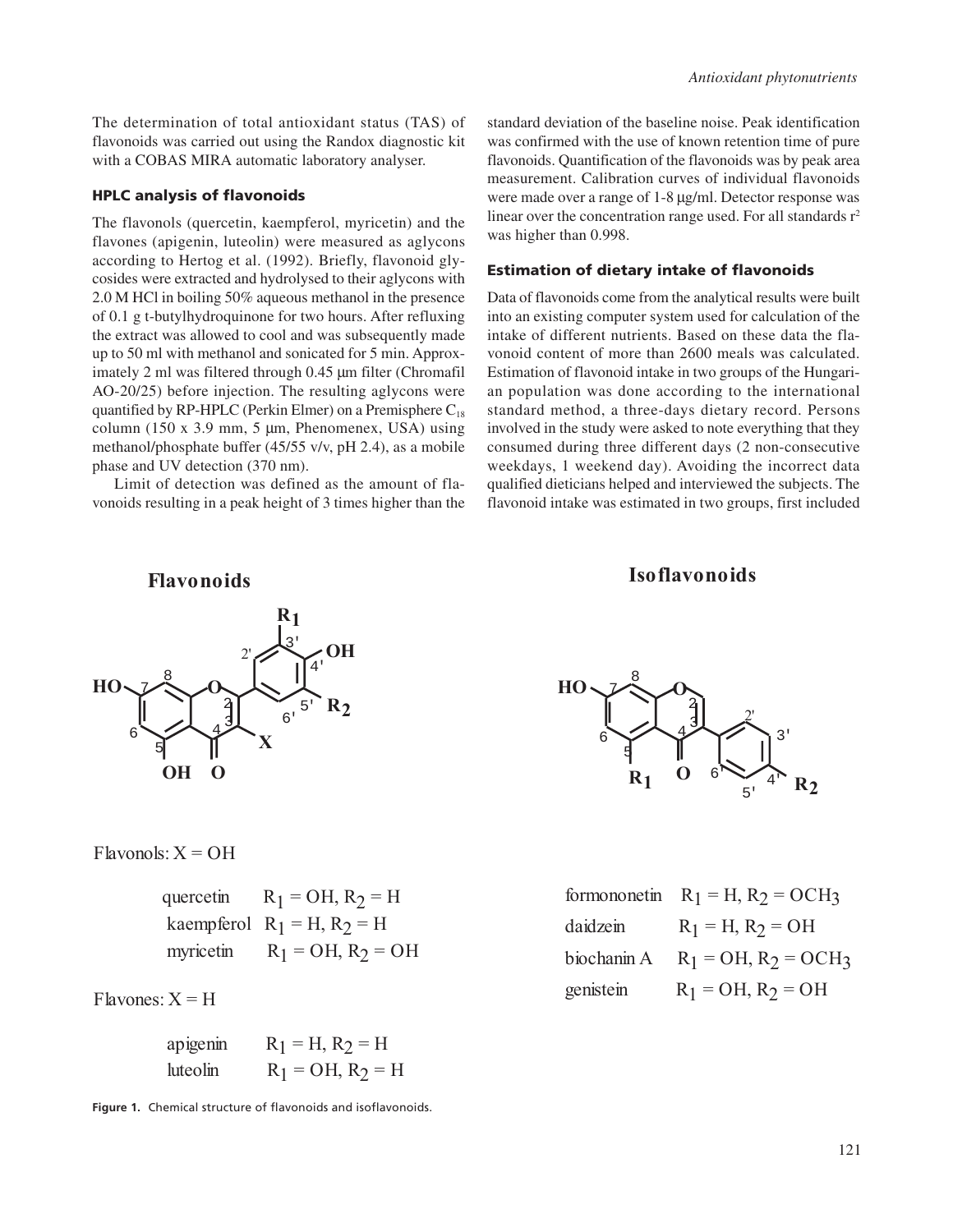|  |  | Table 1. In vitro antioxidant activity of different flavonoids. |  |  |  |
|--|--|-----------------------------------------------------------------|--|--|--|
|--|--|-----------------------------------------------------------------|--|--|--|

| Family           | Molecule        | Hydrogen donating<br>ability <sup>1</sup> , $I_{50}$ (mg) | Reducing power <sup>2</sup><br>(ASE/mg) | $TAS3$ (mmol/g) |
|------------------|-----------------|-----------------------------------------------------------|-----------------------------------------|-----------------|
| <b>Flavonols</b> | Quercetin       | 7.3                                                       | 15.0                                    | 92.6            |
|                  | Myricetin       | 9.9                                                       | 15.3                                    | 98.7            |
|                  | Kaempferol      | 19.0                                                      | 9.3                                     | 8.3             |
| Flavones         | Luteolin        | 7.2                                                       | 9.9                                     | 16.5            |
|                  | Apigenin        | >390                                                      | 0.73                                    | 4.3             |
| Isoflavonoids    | Genistein       | 1441                                                      | 0.130                                   | 8.85            |
|                  | <b>Daidzein</b> | 1588                                                      | 0.060                                   | 1.98            |
|                  | Biochanin A     | 672                                                       | 0.117                                   | 2.30            |
|                  | Formononetin    | 4254                                                      | 0.028                                   | 1.32            |

<sup>1</sup>I<sub>co</sub> expressed in mg is the amount of the molecule that is needed for the 50% discolouration of DPPH radical.

<sup>2</sup>Reducing power is given in ascorbic acid equivalent (ASE) that shows the amount of ascorbic acid expressed in mmol those reducing power is the same than that of 1 ml sample. 3Total antioxidant status (TAS) is measured by the Randox Kit and the characteristic is expressed in Trolox (6-hydroxy-2,5,7,8-tetramethylchroman-2-carboxylic acid) equivalent.

521 schoolboys and girls aged 12-15 years, and the second group was 204 healthy adults aged 25-60 years.

# Results and Discussion

# In vitro antioxidant activity of flavonoids

Flavonol and flavon molecules exhibited strong antioxidant properties in different in vitro systems (Table 1). The flavonol quercetin and myricetin, and the flavon luteolin were effective hydrogen-donating molecules in the presence of DPPH radical, because they had low  $I_{50}$  value that is the amount of the molecule needed for the 50% discolouration of the DPPH radical. As it can be seen on Figure 1 quercetin and luteolin have two OH groups on B ring, while myricetin has three, and kaempferol and apigenin have only one. Luteolin and apigenin do not have OH group at C-3 position. As Bors and co-workers (1990) established based on their studies with pulse radiolysis three structural elements are essential for the strong antioxidant property of a flavonoids: 1) the orthodihydroxy (catechol) structure in the B-ring, the obvious radical target site for all flavonoids with saturated 2,3-double bond (flavan-3-ols, flavanones, cyanidin chloride); 2) the 2,3 double bond in conjunction with a 4-oxo function; and 3) the additional presence of both 3- and 5-OH groups for a maximal radical scavenging potential (Fig. 2). Results of reducing power and TAS also reflect these connections between the chemical structure and antioxidant property. In this in vitro system quercetin was the most effective antioxidant while apigenin was the weakest compound. For the effective antioxidant property a resonance stable chemical structure is essential as it is realized in the case of quercetin (Fig. 3).

Isoflavonoids also expressed antioxidant properties but these were much lower than those of flavonols and flavones (Fig. 1). B-ring of the isoflavonoids is connected with 3-C instead of 2-C unlike in flavonoids. From isoflavonoids studied here genistein and biochanin were more effective than daidzein and formononetin. It is clear that both hydroxy

groups in the 4' and 5 position are needed for antioxidant activity of the molecule as in genistein. Biochanin A have similar activity, OCH<sub>3</sub> group at  $4'$  position do not modify considerably the antioxidant property. According to TAS result genistein is stronger than apigenin but the two other parameters as H-donor ability and reducing power show opposite property. The resonance-stabilized quinoid structures of isoflavones show that the carbonyl group at position 4-C loses its functionality (Shukla et al. 1997) thus explaining the similar or a bit stronger antioxidant activity of genistein compared with apigenin.

Flavonoids and isoflavonoids exhibited significant antioxidant properties in different in vitro tests. Antioxidant effectiveness of a compound is significantly dependent on its chemical structure. However, it is very important to take into account that chemical structure of the compounds could dramatically change during metabolism. Functioning of intestinal bacteria and different enzymes, hepatic/microsomal transformations that are hydroxilation, methylation, reduction, conjugation, can lead to a new compound having different antioxidant properties from the original molecule. Therefore the results of in vitro studies have to be managed in a circumspect way.

# Flavonoid composition of plant foods

Flavonol and flavon content of plant foods is strongly influenced by extrinsic factors such as variation in plant type



**Figure 2.** Structural elements of flavonoids responsible for the antioxidant properties.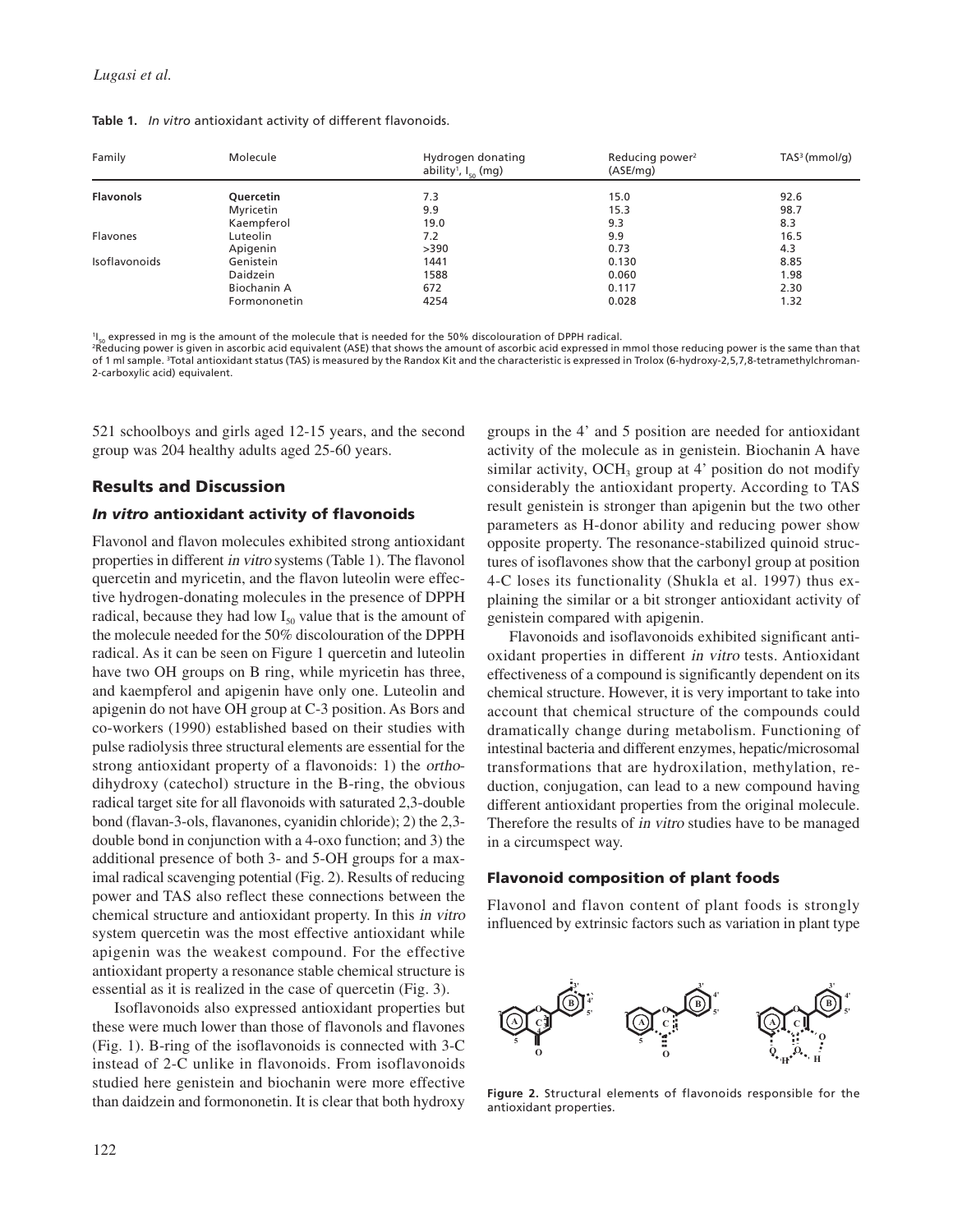

**Figure 3.** Resonance stable structure of quercetin.

and growth, season, climate, and degree of ripeness (Hollman and Arts 2000; Stewart et al. 2000; Parr and Bolwell 2000). Flavonoid composition of some fruits and vegetables investigated in this study is presented in Table 2. More detailed data are published elsewhere (Lugasi and Hóvári 2000, 2002).

Quercetin and kaempferol are proved to be the most widespread flavonoids in vegetables. Quercetin levels in the edible parts of most vegetables were generally below 10 mg/ kg. The highest quercetin concentration could be detected in spinach (272.2 mg/kg) and in the different types of onion (67.1-171.3 mg/kg). High quercetin level was also found in dill (74.5 mg/kg), crisped lettuce (35.0 mg/kg), and broccoli (15.4 mg/kg). Very low level or no quercetin was detected in different root vegetables such as celery and beetroot, radishes and also in Brassica vegetables except broccoli. Significant amount of kaempferol was observed in parsnip (66.4 mg/kg), leek (45.8 mg/kg), fresh onion collected in early summer (34.3 mg/kg), and broccoli (30.8 mg/kg). Average level of flavonoid could be detected in other Brassica and root vegetables. Practically there was no kaempferol in leafy vegetables except crisped lettuce (8.4 mg/kg). The flavonol myricetin only in five vegetables was found, namely Swedish turnip (85.4 mg/kg), parsley leaves (80.8 mg/kg), celery leaves (43.4 mg/kg), lettuce (10.2 mg/kg), and dill (7.0 mg/ kg). Regrettable the leaves of parsley, celery and dill are consumed as a condiment in special Hungarian dishes therefore the participation of these vegetables in the flavonoid intake of the population is probably negligible. Significant amount of flavon luteolin could be detected in celery leaves (111.4 mg/kg), spinach (66.4 mg/kg), red beet (18.3 mg/kg), kohlrabi (13.0 mg/kg), and different types of pepper (10.7-11.3 mg/kg). Apigenin was detected in celery leaves (248.0 mg/kg), Swedish turnip (154.0 mg/kg), and celery root (24.1 mg/kg).

In present investigation all of vegetables had significant amount of flavonols and/or flavones. The best sources of selected five flavonoids were spinach (338.6 mg/kg), Swedish turnip (265.3 mg/kg), red, young and old onions (195.6,

**Table 2.** Flavonoid content of some plant food (mg/kg fresh weight).

| Sample                          | Quercetin | Kaempferol | <b>Myricetin</b> | Luteolin | Apigenin | <b>Total flavonoids</b> |
|---------------------------------|-----------|------------|------------------|----------|----------|-------------------------|
| Vegetables                      |           |            |                  |          |          |                         |
| Broccoli                        | 15.4      | 30.8       | $nd*$            | nd       | nd       | 46.2                    |
| Kohlrabi                        | 4.0       | 24.3       | nd               | 13.0     | nd       | 41.3                    |
| White cabbage                   | 1.6       | 11.9       | nd               | 4.2      | nd       | 17.7                    |
| Red onion                       | 121.5     | 2.6        | nd               | nd       | nd       | 124.1                   |
| Purple onion                    | 171.3     | 24.3       | nd               | nd       | nd       | 195.6                   |
| Pepper                          | 9.4       | nd         | nd               | 10.7     | nd       | 20.1                    |
| Crisped lettuce                 | 35.0      | 8.4        | nd               | 3.9      | nd       | 47.3                    |
| Spinach                         | 272.2     | nd         | nd               | 66.4     | nd       | 338.6                   |
| Dill                            | 74.5      | nd         | 7.0              | nd       | nd       | 81.5                    |
| Parsley leaves                  | nd        | nd         | 80.8             | nd       | nd       | 80.8                    |
| Celery leaves                   | nd        | nd         | 43.4             | 111.4    | 248      | 402.8                   |
| Celery root                     | 1.8       | nd         | nd               | nd       | 24.1     | 25.9                    |
| Swedish turnip                  | 3.2       | 22.7       | 85.4             | nd       | 154.0    | 265.3                   |
| Horse radish                    | 5.7       | 25.7       | nd               | 9.0      | nd       | 40.4                    |
| Pumpkin                         | nd        | nd         | nd               | 16.3     | nd       | 16.3                    |
| Fruits                          |           |            |                  |          |          |                         |
| Water-melon                     | nd        | nd         | nd               | 18.4     | nd       | 18.4                    |
| Musk-melon                      | nd        | nd         | nd               | 25.8     | nd       | 25.8                    |
| Sour cherry                     | 29.2      | nd         | nd               | nd       | nd       | 29.2                    |
| Mulberry                        | 24.7      | nd         | 452.6            | nd       | nd       | 477.3                   |
| Blackcurrant                    | 52.8      | nd         | nd               | nd       | nd       | 52.8                    |
| Blackberry                      | 14.0      | nd         | 636              | nd       | nd       | 650                     |
| Strawberry                      | 9.0       | nd         | 994              | nd       | nd       | 1003                    |
| Grape (Saszla)                  | 38.7      | nd         | nd               | nd       | nd       | 38.7                    |
| Walnut                          | nd        | nd         | 4565             | nd       | nd       | 4565                    |
| Kiwi                            | nd        | nd         | nd               | 22.3     | nd       | 22.3                    |
| Banana                          | nd        | nd         | 22.8             | nd       | nd       | 22.8                    |
| Apple                           | 38.3      | nd         | nd               | 27.0     | nd       | 65.3                    |
| Pear                            | 24.7      | nd         | nd               | nd       | nd       | 24.7                    |
| Plum                            | 23.3      | nd         | nd               | nd       | nd       | 23.3                    |
| Apricot                         | 11.5      | nd         | nd               | nd       | nd       | 11.5                    |
| *nd - under the detection limit |           |            |                  |          |          |                         |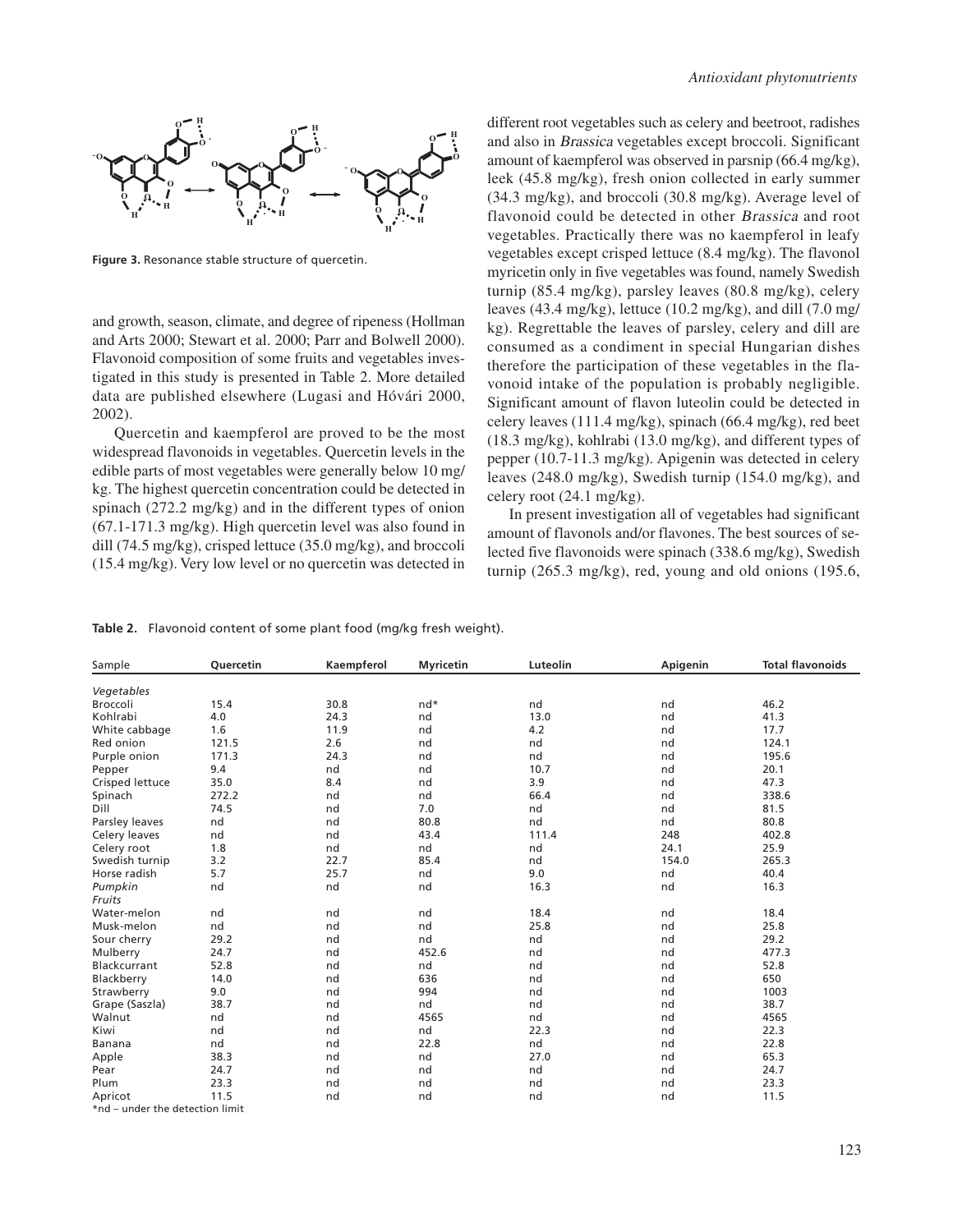124.1, and 101.6 mg/kg, respectively), and celery leaves (154.8 mg/kg). As the formation of flavonoids is lightdependent, flavonoids occur predominantly in the leaves. In contrast, the concentration flavonoids is low -<1 mg/kg fresh weight- in roots or tubercules; in some cases these compounds may accumulate in the underground parts of certain plants such as onions and radishes. There could be not found any vegetables free from flavonoids.

From the results of HPLC analysis basically became clear that fruits frequently consumed in Hungary did not contain kaempferol and apigenin at all (Table 2). None of five measured flavonoids was detected in any varieties of grapes (Big-grained, Othello), green gooseberry, peach, quince-pear, grapefruit, orange, tangerine and poppy-seed, in oily nuts such as almond, pistachio, kasewnut, groundnut, hazel-nut and coco-nut, and in dried fruits such as raisin, date, fig, and prunes.

Stone fruits have low level of flavonoids except for walnut which is not a really fruit but an oily crop. Only quercetin could be detected in plums and apricot at a concentration range of 11-23 mg/kg. Extremely high level of myricetin was found in walnut (4565 mg/kg), but other flavonoids were not present. Berry fruits seem to be very rich sources of flavonoids. Quercetin was found in sweet and sour cherry (8.9 and 29 mg/kg), in gooseberry (9.1 mg/kg), in strawberry (9.7 mg/kg), in blackberry (14.5 mg/kg), in mulberry (24.7 mg/kg) and blackcurrant (52.8 mg/kg). Extremely high concentration of myricetin was observed in some berries such as redcurrant, mulberry, blackberry, and strawberry (42.9, 452.5, 636, and 993.6 mg/kg, respectively). Fruits similar to apple have luteolin and quercetin at a concentration around 20-30 mg/kg. Two varieties of apple contained quercetin (Gála 30.1 mg/kg, Golden 38.3 mg/kg) and two others luteolin (Golden 27.0 mg/kg, Jonatán 22.5 mg/kg). Pomegranate has also luteolin (18.9 mg/kg). Quercetin was found also in pear (24.7 mg/kg). Water-and muskmelon are very popular fruits in Hungary; they are frequently consumed especially in August. As it can be seen in Table 4

only luteolin was detected in water- and muskmelon and pumpkin (18.4, 25.8 and 16.3 mg/kg, respectively). Among citrus fruits only lemon has flavone luteolin at a concentration of 23.1 mg/kg edible part. From other exotic fruits kiwi contains also luteolin (22.3 mg/kg) and banana has myricetin (22.8 mg/kg).

# Estimation of the flavonoid intake in two groups of the Hungarian population

The flavonoid intake was estimated in two groups, first included more than 500 schoolboys and girls aged 12-15 years, and the second group was about 200 healthy adults aged 25-60 years. The average dietary flavonoid intake of the children and the adults was 19.5±26.6 and 18.8±28.9 mg/day, respectively (Table 3). There was no difference between the two groups. At the same time the flavonoid intake showed high differences among the subjects. The consumption of flavonoids in the children's group was from 0 to 179 mg/day, and in the adults¢ group from 0.5 to 310 mg/day. Opposite of the literary data where the quercetin was said to be the most frequently consumed flavonoid, in our study this compound was myricetin. Myricetin represented 44 - 57% of the total flavonoids while quercetin was  $28.6 - 36.1\%$ , and the proportion of kaempferol, luteolin and apigenin was lower than ten percent. With the use of the computing system the average dietary intake of the nutrients such as fat, carbohydrate, protein, energy, micro and macro elements, vitamins, fibre, fatty acids, cholesterol etc. was also calculated in the studied groups (results are not shown). These data were compared to those were calculated during the first representative (in 1985-88) and second (in 1992-94) Hungarian nutrition survey (Bíró 1992; Bíró et al. 1996). These studies emphasized that the daily intake of fat, cholesterol and sodium is very high, while the consumption of other important compounds such as fibre, vitamins, microelements was not high enough. The elements of the improper nutritional habit could be observed in present study. Although two groups in our study did not represent exactly the total

| Adults             | Quercetin | Kaempferol | <b>Myricetin</b> | Luteolin | Apigenin     | <b>Total flavonoids</b> |
|--------------------|-----------|------------|------------------|----------|--------------|-------------------------|
| Number of subjects | 204       | 204        | 204              | 204      | 204          | 204                     |
| Average            | 6.38      | 1.12       | 8.31             | 1.66     | 0.85         | 18.80                   |
| SD.                | 6.51      | 1.51       | 26.35            | 2.42     | 0.87         | 28.90                   |
| Minimum            | 0.28      | 0          | 0                | 0        | 0            | 0.50                    |
| Maximum            | 40.41     | 14.22      | 298.9            | 10.65    | 5.5          | 309.67                  |
| Children           |           |            |                  |          |              |                         |
| Number of subjects | 521       | 521        | 521              | 521      | 521          | 521                     |
| Average            | 5.56      | 0.67       | 11.18            | 1.55     | 0.57         | 19.60                   |
| SD.                | 5.54      | 0.97       | 25.51            | 2.24     | 0.71         | 26.66                   |
| Minimum            | 0         | 0          | 0                | 0        | $\mathbf{0}$ | 0                       |
| Maximum            | 40.25     | 11.18      | 175.9            | 15.89    | 4.18         | 179.35                  |

**Table 3.** Flavonoid intake in two groups of the Hungarian population.